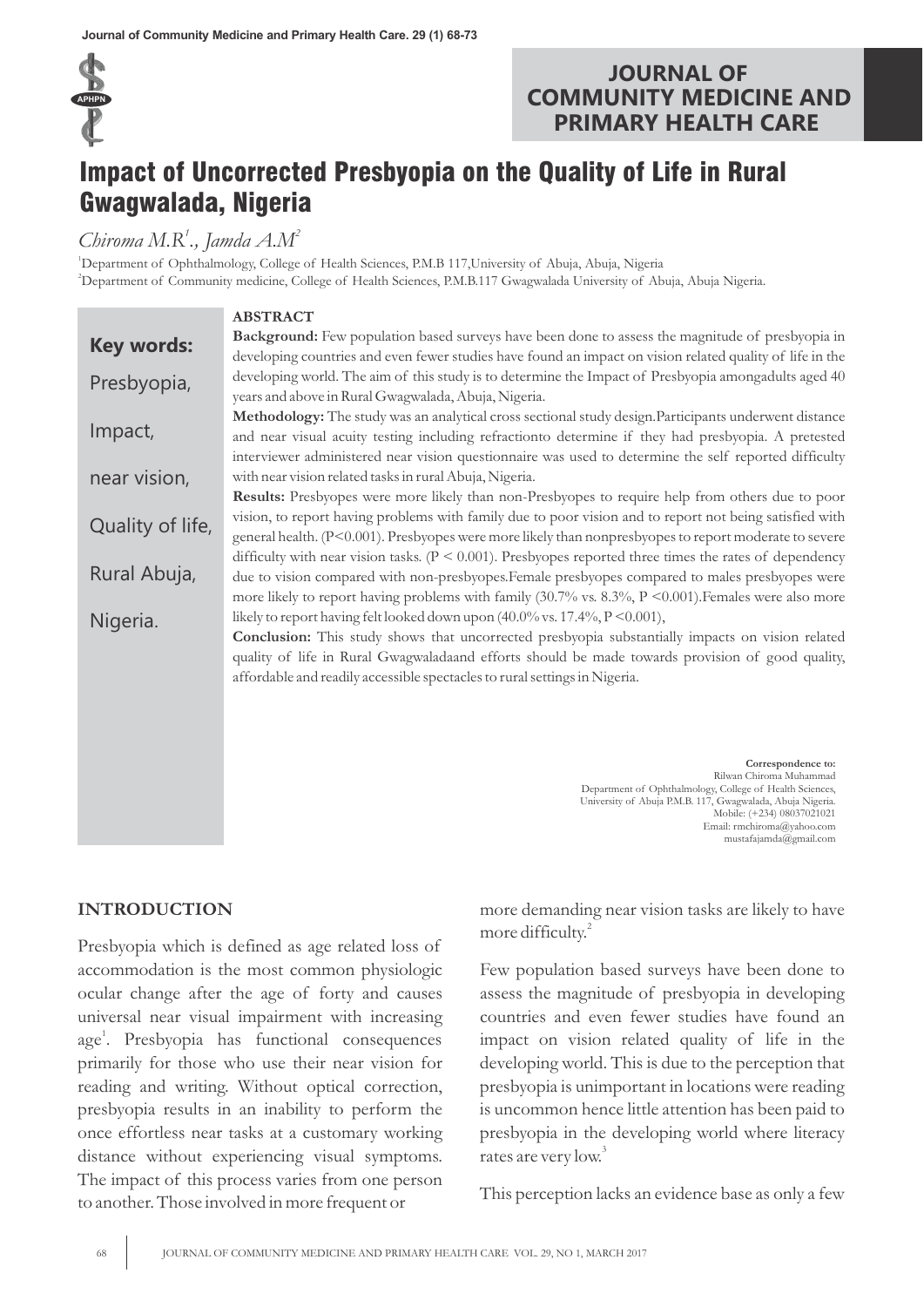population-based studies have assessed presbyopia in non European

populations and anecdotal evidence suggests a need for good near vision among those in rural areas who may need adequate near vision for near vision related tasks that they carry out in the course of their daily life.<sup>4</sup>

#### **MATERIALS AND METHODS**:

This population based analyticalcross sectional study was part of a presbyopia study that was conducted in Gwagwalada area council of Abuja, Nigeria. The study population was made up of 15 villages (clusters)randomly selected from 90 villages in Gwagwalada using information from the census data.<sup>5</sup>Gwagwalada is one of six Area Councils that make up the Federal Capital Territory, Abuja 5 consisting of about 90 towns and villages.

The inhabitants of Gwagwalada are mostly farmers and civil servants. The University Teaching Hospital, Gwagwalada has a fully operational department of Ophthalmology, which provides almost all range of ophthalmic care, serves as a referral center for eye health care for Federal Capital Territory and surrounding states.

Ethical approval was obtained from London School of Hygiene and Tropical Medicine's ethics committee and the Department of Health, Gwagwalada area council. An informed consent was also obtained from each subject prior to testing.

**Sampling technique***:* The minimum sample size was calculated to be 561 and this was rounded up to 600 to allow for non – response (Prevalence of presbyopia was taken as  $55\%$ , precision of  $5\%$ , with a 95% confidence interval and a design effect of 1.5). Cluster sampling technique was used for the study. Out of the 90 villages (clusters) in the study area, fifteen (15) clusters were selected using random sampling technique by picking without replacement. Forty (40) subjects were also randomly selected from each cluster, to make up the minimum sample size of 600. To determine the household to start from, a bottle was spun at the center of each cluster, where the tip of the bottle pointed to after it

had stopped rotating became the starting point (household).One subject per household was

selected by moving from one household to another in a clockwise direction, from the starting point, until the required number was recruited.

#### **Inclusion and exclusion criteria**

All individuals resident in selected clusters aged 40years and above were eligible to participate. The following exclusion criteria were used (1) Non residence in selected villages. (A regular resident is defined as somebody residing in the study area continuously for the past six months). (2) Individuals with distance visual acuity of less than 6/60 and no improvement noticed with pinhole testing.(3). Inability to test vision although the subject was not blind. (4)Visual Acuity testing precluded by known ocular pathology.

All subjects excluded for visual impairment reasons were examined by the ophthalmologist and referred to the eye centre for medical care.

**Definition of presbyopia**: A subject was defined as presbyopic, if he or she could not read the N8 optotype at about 40cm with the distance correction in place if required.<sup>7</sup>

**Examination and interview procedures:** This was conducted by a team made up of an ophthalmologist (Principal investigator), an ophthalmic resident doctor and an enumerator selected at each cluster visited after training. Distance visual acuity was tested in all subjects using Log mar chart at 4 metres in ambient outdoor illumination under a shade. Correct identification of 3 out of 4 characters in a line constituted success at reading that line.

Distance refraction was then done for subjects with visual acuity less than 6/18 after demonstrating improvement of at least one line when tested with a pinhole. The refraction was conducted using a trial lens set with the addition of plus or minus lenses in 0.5 dioptre increments until the subject read 6/6. To reduce testing time due to time constraints in data collection, astigmatism was not corrected for.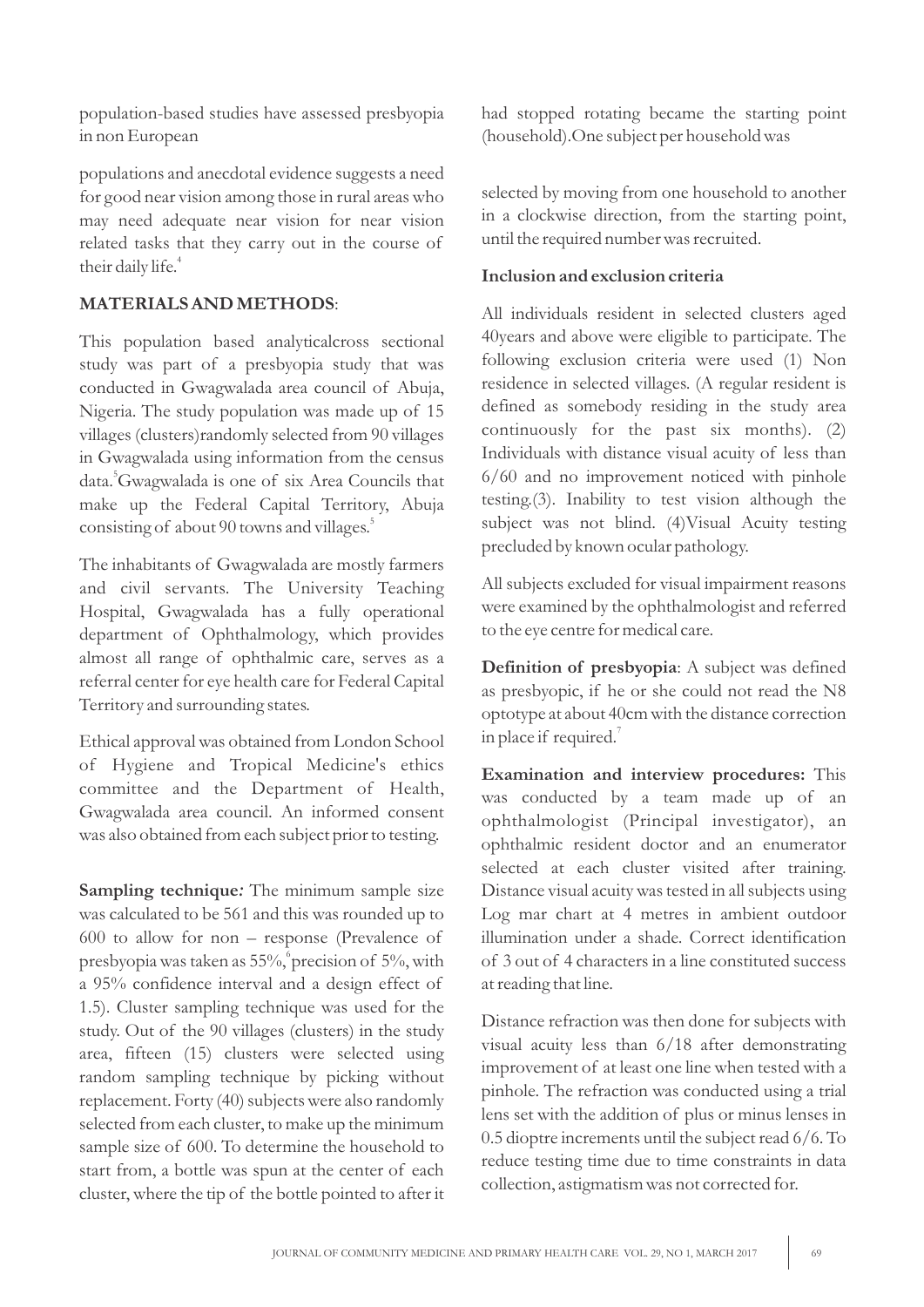Near vision was then tested using a near vision Log mar "E" chart with ambient light. A string was attached to the near vision chart to ensure a

measurement distance of 40cm from the eyes. Visual acuity is measured binocularly and recorded as the smallest line with at least 3 of the 4 optotypes read correctly. The distance correction was put in place for those that require it before near vision testing was done. Spherical plus lenses are added in increments of 0.5 dioptre until the subject is able to read N8 or no further improvement occurs. Subjects that presented with a vision of 6/6 are assumed emmetropic and tested for near vision as described. Subjects needing presbyopic glasses were provided free of charge while patients with reduced visual acuity not improved by refraction and those needing distance correction were referred appropriately. All refractions were done by the ophthalmologist.

The ophthalmologist in the team conducted the interviews to determine the degree of self-rated difficulty with near tasks. The questionnaire was adapted from the questionnaire used in the Nigeria blindness survey and the Tanzanian near vision 4 impairment project.

Level of difficulty was classified as None, Little and moderate/severe for each of the near vision activity assessed. The level of difficulty for reading was classified as none if the subject read without straining the eyes or moving the book further away from the eyes, little if he/she strained the eyes or required bright illumination to read or moved the book further away from the eyes and moderate to severe if he/she was unable to read despite straining or moving the book away from the eyes.

For sorting out grains, level of difficulty was classified as none if the subject was able to sort out grains without straining the eyes, little difficulty if the subject strained and moderate to severe difficulty if the subject could not sort out grains at all.

For threading needles, level of difficulty was classified as none if the subject was able to thread a needle without eye strain, little difficulty if the subject strained the eyes or required bright illumination and moderate to severe if the subject was unable to thread a needle at all.

For cutting of finger/toe nails, the level of difficulty was classified as none if the subject easily trimmed his nails without fear of injuries and did not strain the eyes, little difficulty if the subject strained the eyes and occasionally injured his/her fingers/toes and moderate /severe if the subject was unable to trim the nails for fear of injury.

For recognition of objects, the level of difficulty was classified as none if the subject easily recognized objects without straining his/her eyes, little difficulty if the subject strained the eyes and moderate to severe if the subject was unable to recognize objects at all.

#### **Data analysis**

Statistical analysis using SPSS 16.0 and Stata 10 statistical software (StataCorp, Texas, USA) was done. Each subject was interviewed in the following areas: (1) Self rated satisfaction with near vision; (2) Satisfaction with general health; (3) Requiring help from others in carrying out near tasks; (4) Reporting problems with family due to vision; (5) Reporting having felt looked down upon; (6) Reporting difficulty with near vision related tasks; comparison was made between presbyopes and non-presbyopes in all of these areas. Chi – square tests was used to determine association where p - value of less than 0.05 was considered significant.

#### **RESULTS**

The number of subjects with complete interview and examination data was four hundred and sixty one (461). The mean age of the participants was 52.5 years with a median of 50 years and age range of 40 – 85years) Three hundred and thirty six participants had little or no education (73%) while two hundred and eighty eight (62.5%) were men. Two hundred and seventy one (58.8%) of the participants were manual workers. (Table I). Presbyopes reported three times the rate of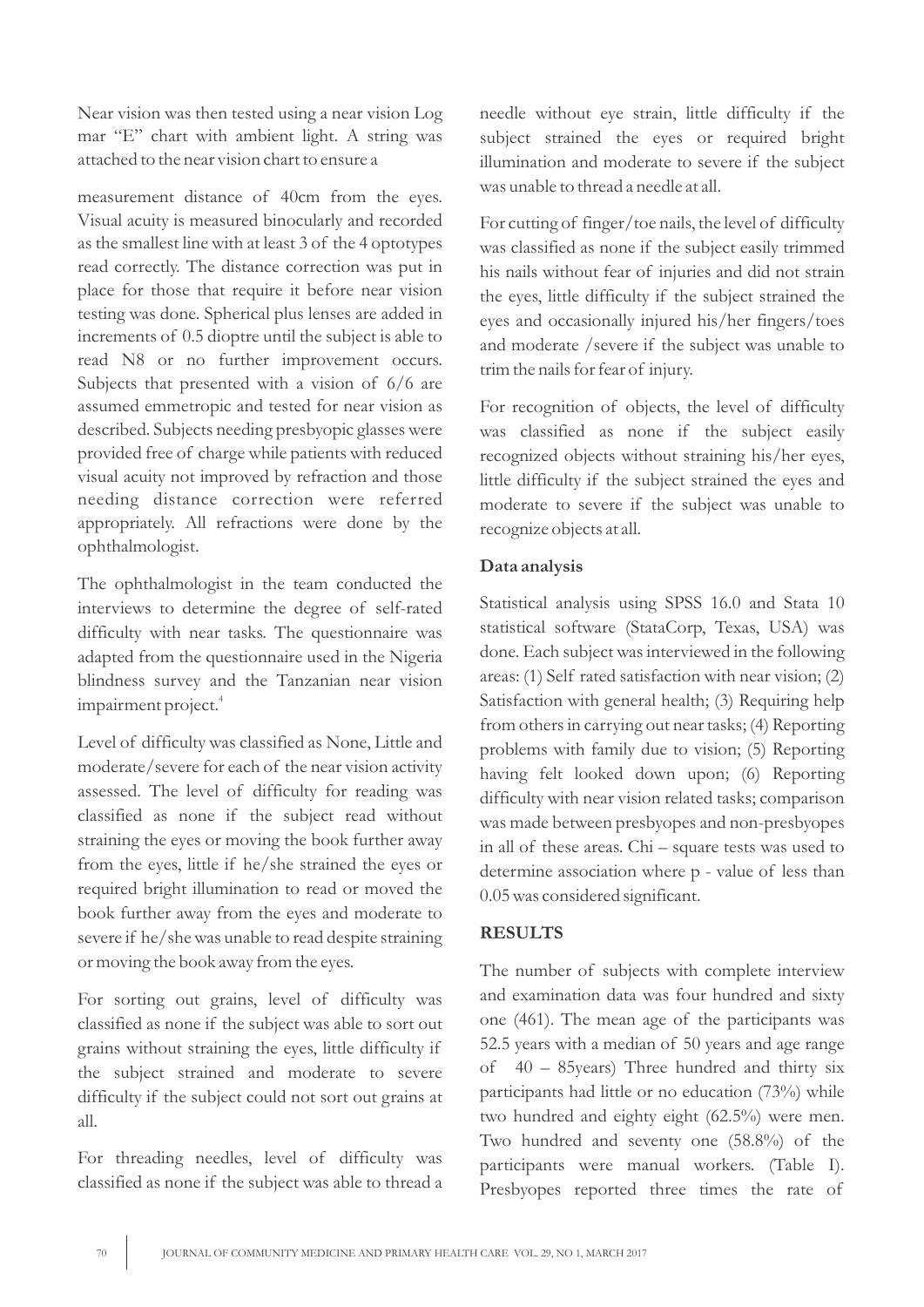**Table I : Distribution of sample by study participation.**

|                           | <b>Males</b><br>$N=288(%)$ | <b>Females</b><br>$N=173(%)$ | P Value   |
|---------------------------|----------------------------|------------------------------|-----------|
| <b>Age Group</b>          |                            |                              |           |
| $40 - 49$                 | 144(50)                    | 74 (42.8)                    |           |
| $50 - 59$                 | 82 (28.5)                  | 43 (24.9)                    | 0.075     |
| $60 - 69$                 | 34(11.8)<br>33(19)         |                              |           |
| $70+$                     | 28(9.7)                    | 23(13.3)                     |           |
| <b>Educat ional level</b> |                            |                              |           |
| None/primary              | 196(68.1)                  | 140 (80.9)                   | 0.003     |
| Secondary+                | 92 (31.9)                  | 33(19.1)                     |           |
| Occupation                |                            |                              |           |
| Unemployed/wife/retired   | 25(8.7)                    | 113(65.3)                    |           |
| Manual                    | 221 (76.7)                 | 50 (28.9)                    | P < 0.001 |
| Skilled                   | 42(14.6)                   | 10(5.8)                      |           |

N **–** Number of subjects.

**Table II:Proportion of subjects requiring help from others due to poor near vision.**

|                  | <b>Presbyopes</b><br>$N = 246$ (%) | Non-presbyopes<br>$N = 215$ (%) | P value   |
|------------------|------------------------------------|---------------------------------|-----------|
| Require help     | 116 (47.2)                         | 32(14.9)                        |           |
| No help required | 130(52.8)                          | 183(85.1)                       | P < 0.001 |

**N=**Number of subjects

#### Table III: Comparison of difficulty with Near - Vision tasks between **presbyopes and nonpresbyopes**

| Level of difficulty        | None<br>$N(\%)$ | Little<br>$N(\%)$ | Moderate/Severe<br>$N(\%)$ | P Value   |
|----------------------------|-----------------|-------------------|----------------------------|-----------|
| Reading                    |                 |                   |                            |           |
| Presbyopes(142)            | 2(1.4)          | 4(2.8)            | 136(95.8)                  | P < 0.001 |
| Non Presbyopes(129)        | 42(32.6)        | 12(9.3)           | 75(58.1)                   |           |
| Sorting out grains         |                 |                   |                            |           |
| Presbyopes (86)            | 10(11.6)        | 27(31.4)          | 49(57.0)                   |           |
| Non Presbyopes (47)        | 25(53.2)        | 13(27.7)          | 9(19.1)                    | P < 0.001 |
| <b>Threading neddle</b>    |                 |                   |                            |           |
| Presbyopes(221)            | 6(2.7)          | 10(4.5)           | 205(92.8)                  | P < 0.001 |
| Non Presbyopes(164)        | 51(31.1)        | 27(16.5)          | 86(52.4)                   |           |
| <b>Cutting Nails</b>       |                 |                   |                            |           |
| Presbyopes(238)            | 126(52.9)       | 70(29.4)          | 42(17.7)                   | P < 0.001 |
| Non Presbyopes(213)        | 182(85.5)       | 22(10.3)          | 9(4.2)                     |           |
| <b>Recognizing Objects</b> |                 |                   |                            |           |
| Presbyopes (246)           | 26(10.6)        | 34(13.8)          | 186(75.6)                  | P < 0.001 |
| Non Presbyope (215)        | 112(52.1)       | 39(18.1)          | 64(29.8)                   |           |

 $N =$  Number of subject

dependency due to vision compared with nonpresbyopes Table II)

For each near vision related activity, a significant proportion of presbyopes reported difficulty with the lowest being difficulty in dressing children where 0.6% of males and 1.3% of females reported difficulty.

In the comparison of difficulty with near-vision tasks between presbyopes and non-presbyopes, Presbyopes were significantly more likely than nonpresbyopes to report having moderate to severe difficulty with reading, threading needle, sorting out grains, cutting finger/toe nails and recognizing small objects. (Table III).

Presbyopes were more likely than non presbyopes, to report not being satisfied with near vision and general health. Presbyopes were also more likely to report having problems with family, having felt looked down upon and requiring help due to vision compared with non-presbyopes. Female presbyopes compared to males presbyopes were more likely to report having problems with family (30.7% vs. 8.3%, P <0.001).Females were also more likely to report having felt looked down upon (40.0% vs. 17.4%, P <0.001), However there was no significant difference between male and female

**Table IV: Near vision and health domains between presbyopes and non-presbyopes and between males and females**

|                                                                                                  | Presbyopes |  |         |                              | Non-presbyopes P-value |  |         |               |                                                    |
|--------------------------------------------------------------------------------------------------|------------|--|---------|------------------------------|------------------------|--|---------|---------------|----------------------------------------------------|
|                                                                                                  | Males      |  | Females |                              | Males                  |  | Females |               |                                                    |
|                                                                                                  | N<br>132   |  |         | % N % N % N N 56             |                        |  |         | $\frac{0}{0}$ |                                                    |
| Not satisfied<br>with<br>near vision                                                             |            |  |         | 131 99.2 113 99.1 85 54.5 29 |                        |  |         |               | 49.2 $P \le 0.001$                                 |
| Not satisfied<br>with<br>general health                                                          |            |  |         | 19 14.4 29 25.4 6 3.8 6      |                        |  |         |               | 10.2 $P \le 0.001$                                 |
| Reporting<br>problems with 11 8.3 35 30.7 10 6.4 4 6.8 <b>P &lt; 0.001</b><br>family             |            |  |         |                              |                        |  |         |               |                                                    |
| Reporting<br>having<br>felt looked<br>down upon                                                  |            |  |         |                              |                        |  |         |               | 23 17.4 46 40.4 10 6.4 11 18.6 <b>P &lt; 0.001</b> |
| Reporting<br>requiring help 49 37.1 67 58.8 20 12.8 12 20.3 <b>P &lt; 0.001</b><br>due to vision |            |  |         |                              |                        |  |         |               |                                                    |

 $N =$  Number of subjects,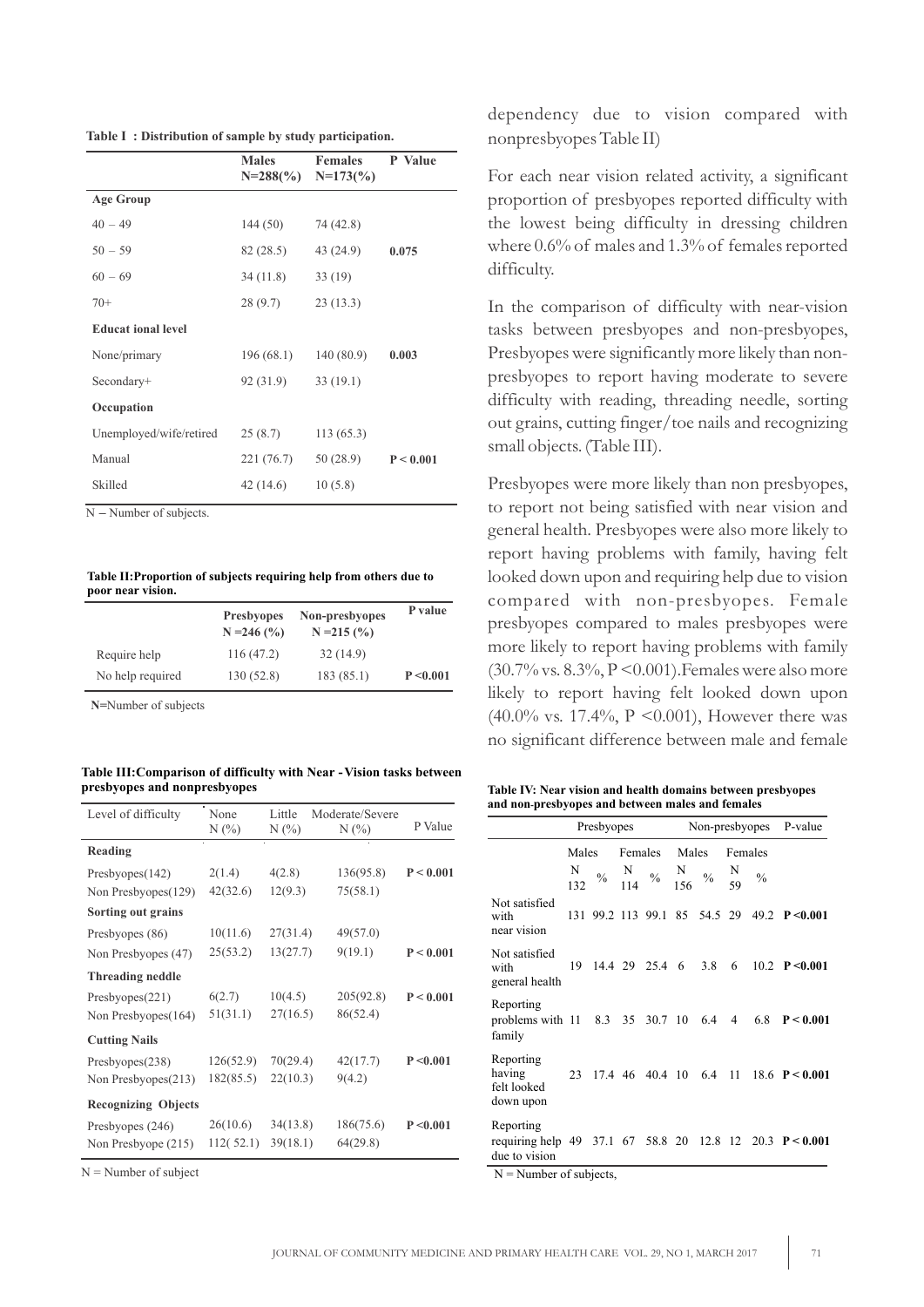presbyopes reporting not being satisfied with near vision (99.2% vs. 99.1%,  $P = 0.917$ ) (Table IV).

### **DISCUSSION**

This survey provides population-based data on the impact of uncorrected presbyopia on the quality of life in a random sample of individuals aged 40 years and older in Nigeria. The results showed that subjects with presbyopia had reduced quality of life because activities of daily living could not be accomplished easily without glasses. Presbyopes were more likely than non-presbyopes to report difficulty with performing near vision related tasks with females being more dissatisfied.

The negative impact of uncorrected presbyopia on quality of life has also been demonstrated from the results of a few studies in developing countries, (Illesh et al<sup>4</sup>, Nirmalan et al,<sup>6</sup> Laviers<sup>8</sup>). Several European-based studies, McDonnell et al,<sup>9</sup> Laitinen et al, $\rm u_{\rm L}^{10}$  Luo et al $\rm u_{\rm L}^{11}$  have found an association between presbyopia and reduced quality of life but cannot be compared with the findings of this study because most questionnaires used in developed countries do not include relevant information necessary to address quality of life in rural settings in developing countries.

This study found that 95.8% of presbyopes reported moderate to severe difficulty with reading while 75.6% reported moderate to severe difficulty with recognizing small objects consistent with findings in the Andhra Pradesh eye disease study were 76.3% of subjects stated that they had moderate to severe difficulty in recognizing small objects<sup>6</sup>. Presbyopes reported three times the rates of dependency due to vision compared with nonpresbyopes similar to the findings of the Tanzanian study were presbyopes reported almost twice the rates of dependency due to vision<sup>4</sup> and overall presbyopes reported moderate to severe difficulty with near vision tasks such as reading, threading needle, recognizing small objects than non presbyopes and females presbyopes were more likely than males to report being unsatisfied similar to the findings of the Tanzanian study on the impact of presbyopia on quality of life<sup>4</sup>. Presbyopes were more likely to feel looked down upon, have family

issues and require help due to poor near vision consistent with reports that vision specific distress is very common among near vision impaired adults.<sup>12</sup>

In view of the significant burden of difficulty with activities of daily living and social impairment associated with uncorrected presbyopia in this rural setting and other settings,  $4, 6, 8, 13$  and the fact that 78% of presbyopic subjects in this cohort had no spectacle correction,  $i<sup>4</sup>$  there is a need for a robust program to ameliorate this problem.The nature of these programs will depend on the barriers to the use of near vision spectacles, our sister study discovered that the major barriers in this rural setting were cost (51.8%) and not a priority  $(19.7\%)$ <sup>14</sup> Available evidence shows that there is lack of treatment or under treatment of presbyopia even with reading glasses that is assumed to be the easiest  $t$ reatment intervention<sup>3,6,8,15</sup>

The provision of low cost, high quality reading spectacles that are accessible through community based approach including the development of an efficient outreach program that incorporates provision of refractive services to cater for the needs of the poor who cannot access eye care services will help in ameliorating this problem. $^{14}$ 

The fact the interviewers relied on self-report from subjects is a potential source of bias, the fact that participants were aware that they may receive free near vision spectacles might have influenced their responses to the questionnaire. The use of N8 to define presbyopia (WHO guideline) did not allow us to estimate the prevalence of milder degrees of near vision disability. Despite these limitations, this population based survey provides information on the negative impact of uncorrected presbyopia on quality of life in Rural Abuja, Nigeria and has further emphasized the need for provision of low cost, good quality spectacles to rural communities because presbyopia is common in such locations and substantially impacts on the activities of daily living.

#### **REFERENCES**

1. Weale RA. Epidemiology of refractive errors and presbyopia. *Ophthalmology Survival*